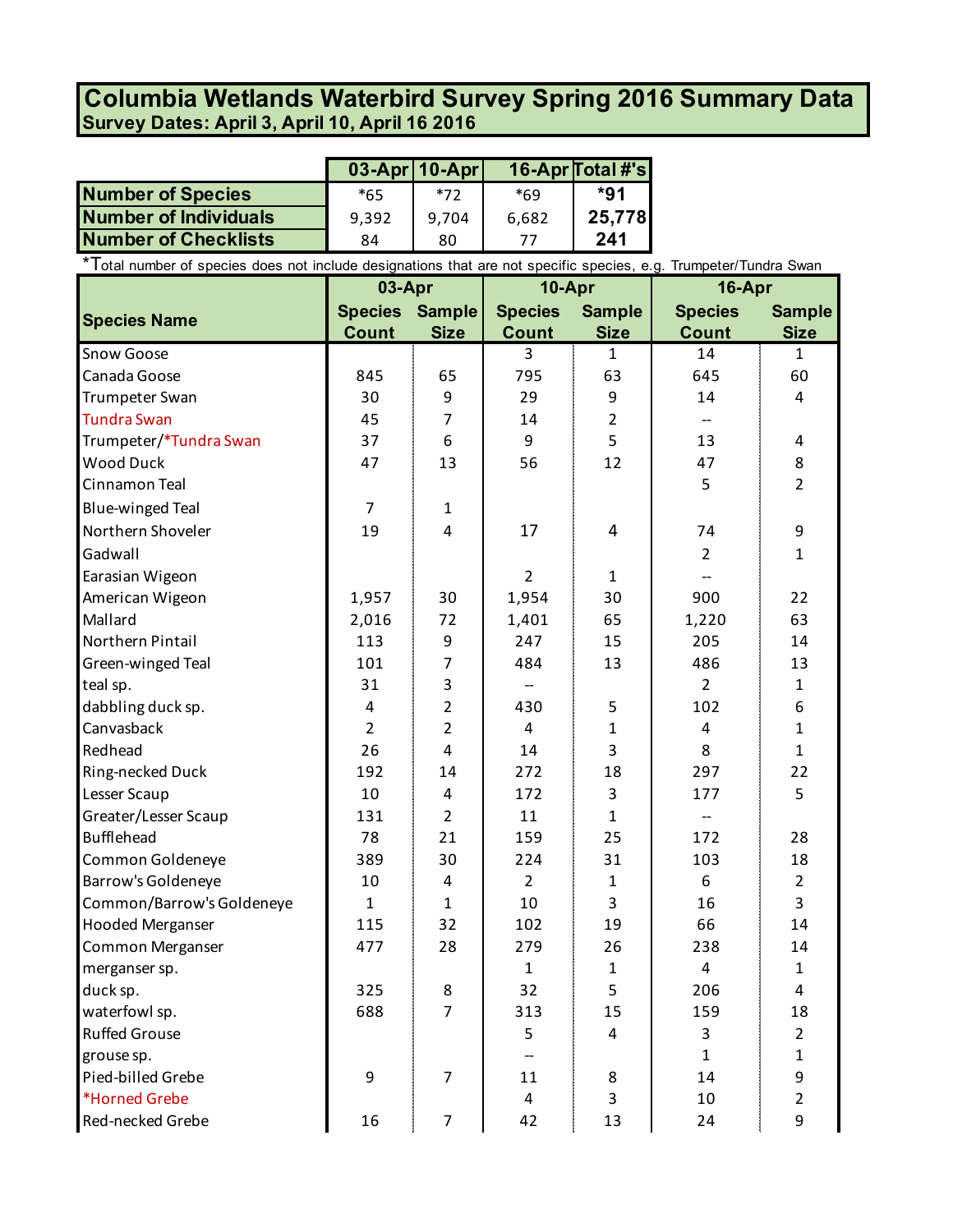| grebe sp.                     | $\overline{2}$ | $\mathbf{1}$   |                |                | 1              | 1              |
|-------------------------------|----------------|----------------|----------------|----------------|----------------|----------------|
| <b>Eurasian Collared-Dove</b> |                |                |                |                | 1              | 1              |
| American Coot                 | 883            | 10             | 1,583          | 10             | 539            | 9              |
| Sandhill Crane                | 4              | 3              | 4              | 3              | 4              | 3              |
| Killdeer                      | 12             | 5              | 10             | $\overline{7}$ | 16             | 9              |
| Spotted Sandpiper             |                |                |                |                |                |                |
| Wilson's Snipe                |                |                | $\overline{2}$ | $\mathbf{1}$   |                |                |
| <b>Greater Yellowlegs</b>     |                |                | $\overline{4}$ | $\overline{2}$ | $\overline{2}$ | $\overline{2}$ |
| Lesser Yellowlegs             | 1              | $\mathbf{1}$   |                |                |                |                |
| shorebird sp.                 |                |                | $\mathbf{1}$   | 1              |                |                |
| Ring-billed Gull              | 17             | $\overline{2}$ | 17             | 4              |                |                |
| *California Gull              | 1              | 1              |                |                |                |                |
| Herring Gull                  |                |                | $\mathbf{1}$   | $\mathbf{1}$   |                |                |
| gull sp.                      | 36             | 3              |                |                | 13             | $\overline{2}$ |
| Common Loon                   | 17             | 8              | 15             | 11             | 14             | 11             |
| *American Bittern             |                |                | $\mathbf{1}$   | $\mathbf{1}$   |                |                |
| *Great Blue Heron             | 38             | 9              | 43             | 10             | 81             | 9              |
| <b>Turkey Vulture</b>         |                |                | $\mathbf{1}$   | 1              |                |                |
| Osprey                        | 1              | $\mathbf{1}$   | 7              | 5              | 10             | 9              |
| Northern Harrier              |                |                | 5              | 4              | 5              | 5              |
| Sharp-shinned Hawk            |                |                | $\mathbf 1$    | 1              |                |                |
| Golden Eagle                  | 1              | $\mathbf{1}$   |                |                |                |                |
| <b>Bald Eagle</b>             | 34             | 18             | 34             | 19             | 34             | 18             |
| Red-tailed Hawk               | 5              | $\overline{2}$ | $\overline{2}$ | $\overline{2}$ | 1              | 1              |
| hawk sp.                      | 1              | 1              |                |                | 1              | 1              |
| <b>Great Horned Owl</b>       | 1              | 1              | $\overline{2}$ | $\overline{2}$ | $\mathbf{1}$   | 1              |
| <b>Belted Kingfisher</b>      | 5              | $\overline{4}$ | 3              | 3              | 11             | 9              |
| Red-naped Sapsucker           |                |                | 2              | 1              | 3              | 1              |
| Downy Woodpecker              |                |                | 5              | 4              |                |                |
| Hairy Woodpecker              |                |                |                |                | 3              | $\mathbf{1}$   |
| Downy/Hairy Woodpecker        |                |                | 1              | 1              |                |                |
| Pileated Woodpecker           | 11             | 8              | 6              | 4              | 5              | 3              |
| Northern Flicker              | 37             | 21             | 43             | 22             | 30             | 22             |
| woodpecker sp.                | 4              | 4              | $\overline{7}$ | 6              | 11             | 9              |
| American Kestrel              | 1              | $\mathbf{1}$   |                |                |                |                |
| Merlin                        | $\mathbf{1}$   | $\mathbf{1}$   | 4              | 3              | $\mathbf{1}$   | $\mathbf{1}$   |
| Say's Phoebe                  | $\mathbf{1}$   | $\mathbf{1}$   | $\overline{2}$ | $\overline{2}$ |                |                |
| Northern Shrike               |                |                | $\mathbf{1}$   | $\mathbf{1}$   |                |                |
| flycatcher sp.                |                |                |                |                | $\mathbf{1}$   | 1              |
| Steller's Jay                 | 3              | $\overline{2}$ | $\overline{2}$ | $\mathbf{1}$   | $\overline{2}$ | $\mathbf{1}$   |
| <b>Black-billed Magpie</b>    | 19             | 9              | 17             | 10             | 23             | 9              |
| Clark's Nutcracker            | $\mathbf{1}$   | $\mathbf{1}$   | 3              | $\mathbf{1}$   | $\mathbf{1}$   | $\mathbf{1}$   |
| American Crow                 | 51             | 13             | 112            | 22             | 113            | 23             |
| Common Raven                  | 35             | 15             | 31             | 13             | 30             | 10             |
| Northern Rough-winged Swallow | $\mathbf{1}$   | $\mathbf{1}$   | 17             | 3              | $2^{\circ}$    | $\mathbf{1}$   |
| <b>Tree Swallow</b>           | 114            | 9              | 152            | 12             | 117            | 13             |
| Violet-green Swallow          | $\mathbf{1}$   | $\mathbf{1}$   | 24             | 5              | 19             | 4              |
| swallow sp.                   | 11             | $\overline{2}$ | 43             | 3              | 12             | 3              |